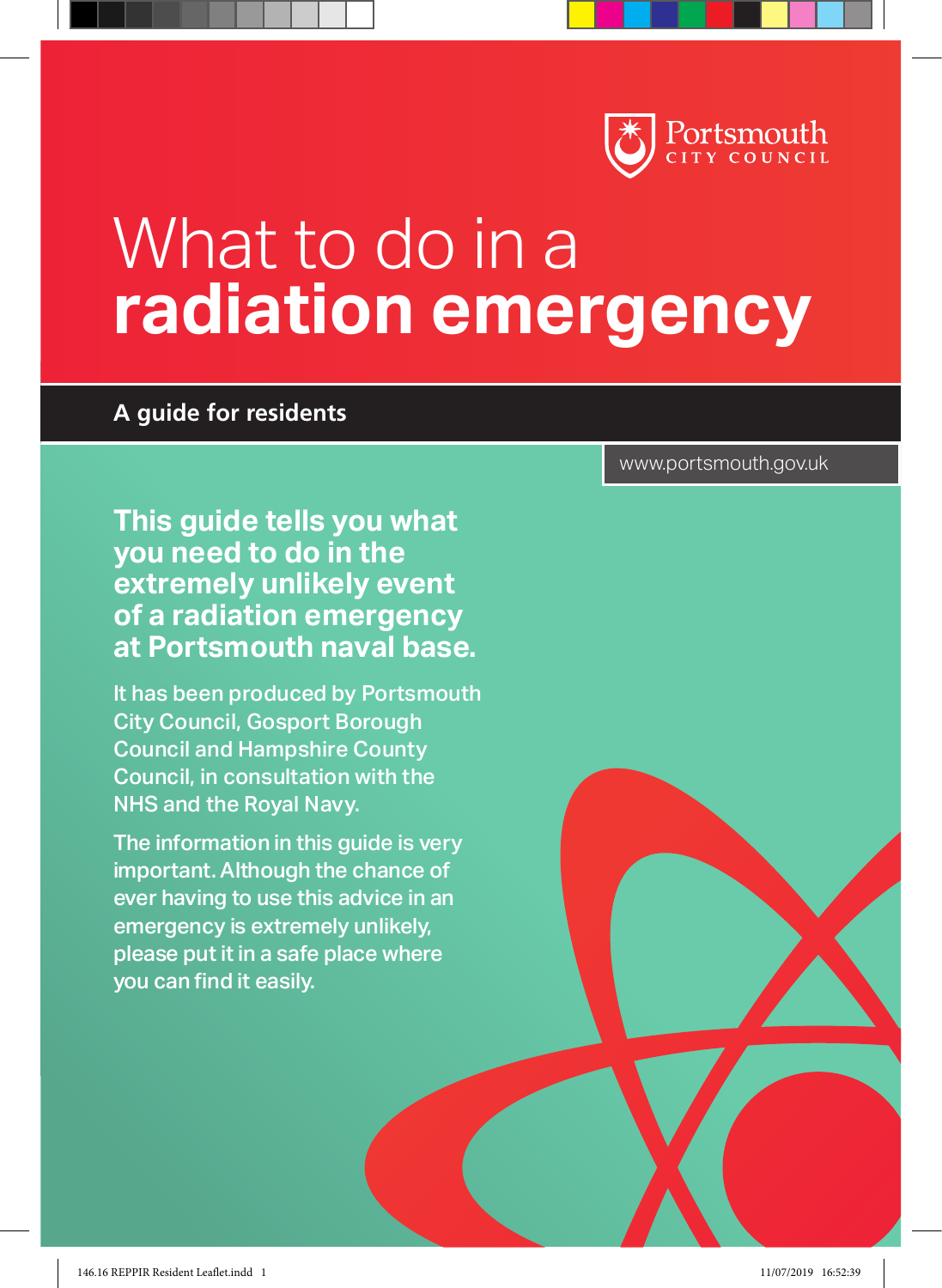# **What is a radiation emergency?**

The design of nuclear-powered submarines and ships means the likelihood of a radiation accident is extremely remote. There is absolutely no risk of a 'nuclear bomb'-type explosion.

# **Who will be affected?**

If an accident happened, it probably wouldn't affect people more than half a kilometre (500 yards) from the vessel, and because of the size of the naval base this would probably only affect people within the base.

By law we provide information to everyone who lives within 1.5 kilometres (1 mile) of the nuclear berths in the naval base (see map accross on page 3). You live in this zone.

# **What could happen in a radiation emergency?**

Usually, all radioactive material would be contained in the submarine or ship. In some extreme circumstances it is possible that some of this radioactive material could escape and affect areas close to the vessel or downwind of it.

In such an emergency, people in the naval base who were very close to the vessel could be exposed to gamma radiation, which is very similar to x-rays.

The main risk to the public would be if very tiny radioactive particles were released into the air. They might be carried by the wind and could settle on people or objects that people were in contact with. These tiny particles are unstable and give off radiation.

#### **You could be exposed to radioactive particles by:**

- Inhaling contaminated air or gases
- Having contact with contaminated surfaces
- Eating or drinking contaminated food or water
- Direct exposure from particles as they are blown along in a 'plume'

# **What can radiation do and how do I stay safe?**

Radiation is a form of energy we are exposed to all the time, from natural and man-made sources. In some forms it can be harmful to humans and other living things because it can damage cells. This can result in damage to organs or other longterm effects.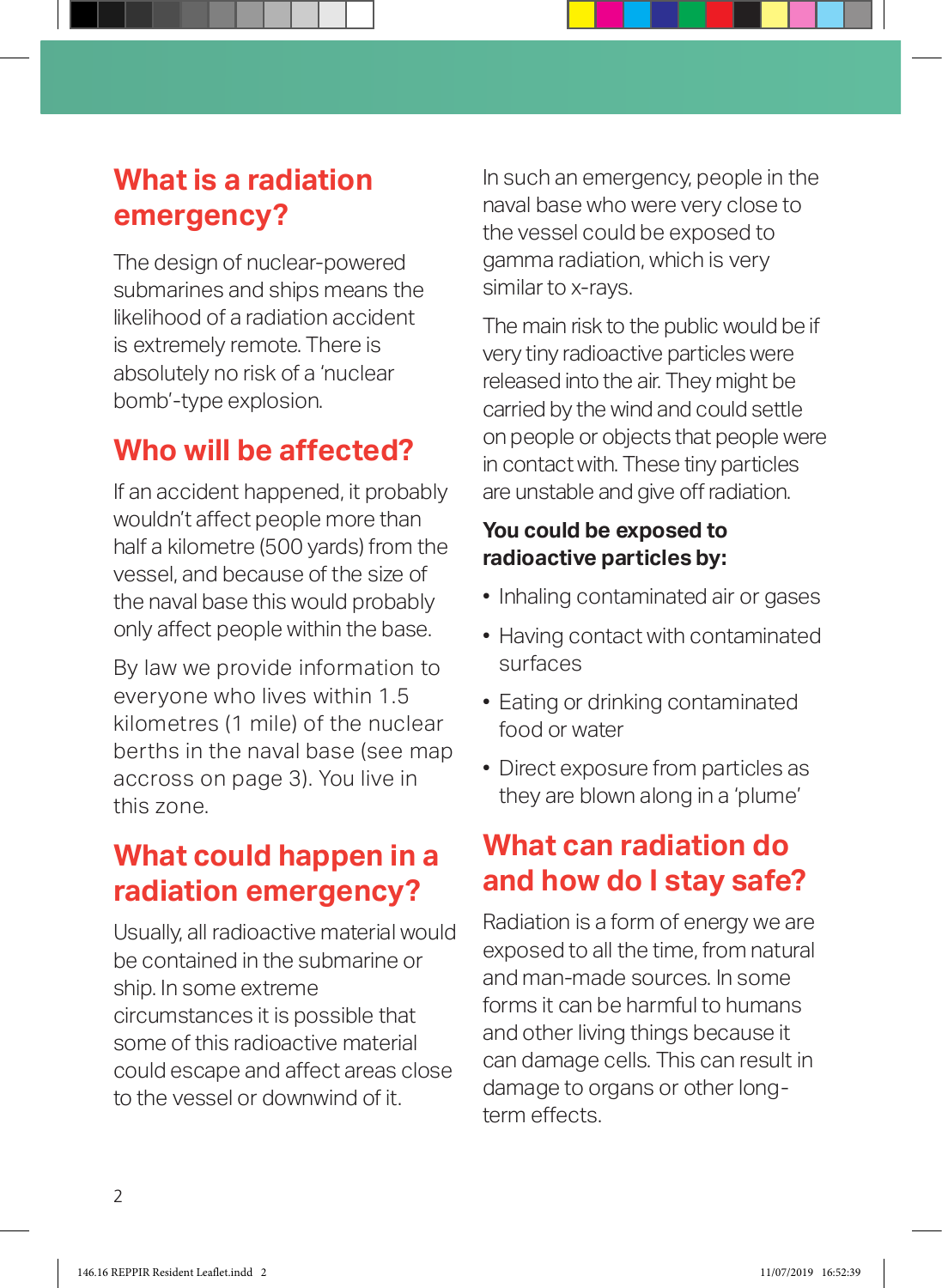

# **Map of affected area**

This map shows the approximate area in which this leaflet is distributed.



1. In this guide 'Portsmouth naval base' means the areas at HMS Nelson owned by the MOD and Her Majesty's Naval Base (HMNB) Portsmouth.

2. We show the affected area as a circle to make it easier to understand. The actual zone goes out to the nearest natural or landscape boundary.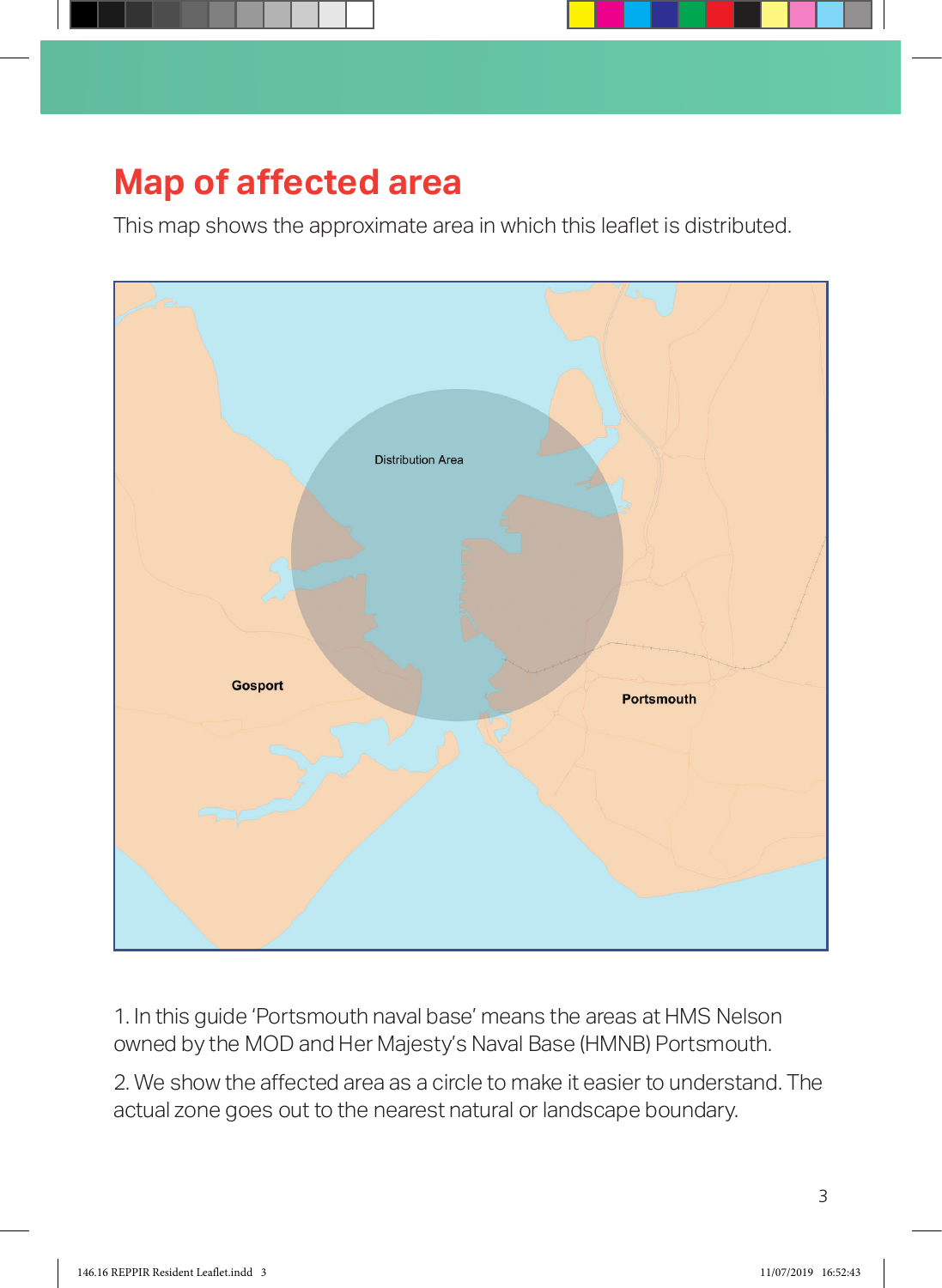In this type of incident the main concern for the public would be exposure to radioactive iodate particles.

Your body can absorb a limited amount of iodates so we can easily keep people safe by giving them stable iodine tablets, these contain safe iodates and minimise the health risks, by preventing the body absorbing certain harmful material.

The main way to stay safe is to **stay inside** with your windows and doors shut, then none of the radioactive particles can reach you. More instructions on what to do are on the following pages.

# **How will I know about an emergency?**

You will know if there is a radiation emergency because the police will tell you, or you will hear or see a news announcement. The naval base siren will also be used – a rising and falling wailing note. This siren is tested at 9.30am on the last Wednesday of February, June and October.

# **What should I do if there's an emergency?**

Follow the **Go in, Stay in, Tune in** advice.

# **Go in**

In a radiation emergency the best thing to do is go indoors.

- **• Close all your doors and windows** to reduce the risk of contamination entering the building.
- **• Switch off** fans, ventilation equipment or appliances such as central heating boilers and gas fires, which draw air from outside. This will help stop any contamination entering the building.
- **• Put out** or damp down open fires

# **Stay in**

- **• Don't go outside**, where radiation could be higher, unless you're told to.
- **• Keep pets indoors**, to stop them bringing possible contamination into the house.
- **• If your children are at school, the school will look after them**

– going to collect your children may expose you and them to radiation.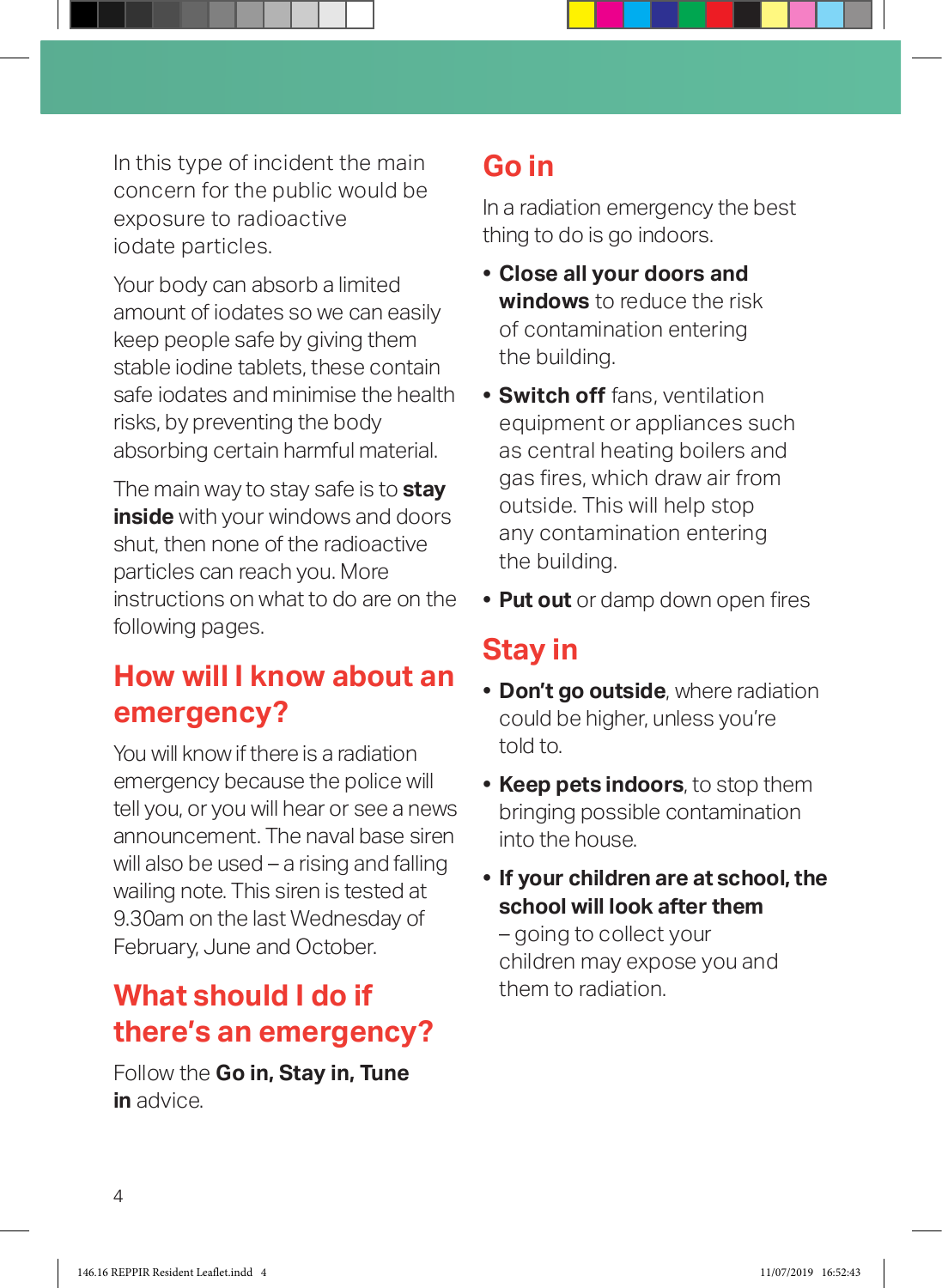# **Tune in**

- During an emergency, we will publish up-to-date information and advice on Portsmouth City Council's website www. portsmouth.gov.uk
- information and advice will also be on local radio and TV and websites.
- **• Keep listening** and watching
- **• Follow any instructions** you are given

#### **Local radio stations include:**

- Radio Solent (96.1 FM, 999 MW)
- $\bullet$  Heart FM (97.5 FM)
- Capital (103.2 FM)
- Wave (105.2 FM)
- The Breeze (107.4 FM)
- Sam FM (106 FM)
- Express FM (93.7 FM)

#### **Helpline:**

In a radiation emergency you can call our helpline, 0800 085 0375

#### **Health issues:**

Call NHS 111 on telephone number 111 or go to the website www.111.nhs.uk

# **Don't use the phone unless you urgently need help**

In an emergency, mobile and landline networks might be overloaded. If you must make a call, please keep it short.

# **When should I take stable iodine tablets?**

Exposure to radioactive material can be hazardous. But taking stable iodine tablets minimises the health risks, by preventing the body absorbing certain harmful material.

Tablets will be delivered to all homes in the affected area. Each household will receive a strip of 10 tablets (enough for five people) and an information pack. If you need more tablets then ask the person who delivers them or phone 0800 085 0375.

The authorities will tell you when to take the tablets, so keep tuned to the local radio stations, TV, our website and social media sites.

It is important you don't take the tablets until you are told to, if they are taken at the wrong time they might not protect you when it is needed.

Where appropriate, children at school will be given stable iodine tablets.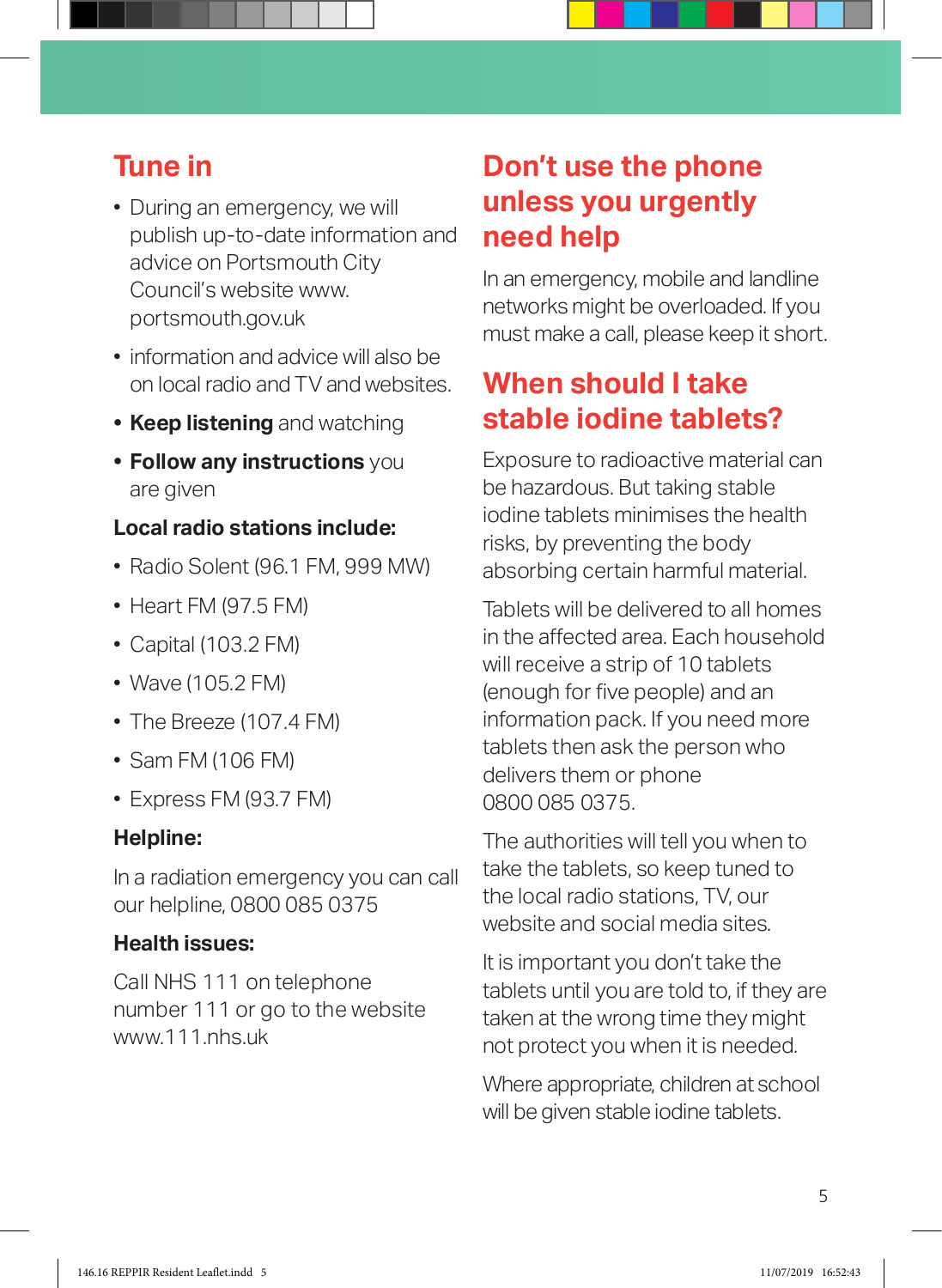After being told to take the tablets you should still stay indoors. The tablets help to protect you, but staying inside is still the best protection. You should not take the tablets until told to do so.

We will deliver the tablets to homes in any areas affected. Don't worry if you have friends or relatives living further from the base that don't get tablets, there will be no immediate need for them to take the tablets. In the hours following an accident the emergency responders will decide if the area should be expanded, based on contamination levels. It's unlikely they will have to take this step.

# **Should I leave the area?**

The best thing to do is stay at home, you will be much safer indoors with your windows and doors shut. There will probably be no need for an evacuation. But if you are advised to leave, follow the advice you're given.

If you do have to leave, you should stay with friends or relatives outside the affected area. If you don't have anyone you can stay with, we will make special arrangements to look after you in a safe place.

Use your own transport. If you don't have transport, you'll be told where

to meet and transport will be provided.

Entry to evacuated areas will be carefully controlled until the emergency has ended so don't worry if you have to leave your home.

If you are advised to evacuate, use this checklist:

- Get your family and pets together.
- Get a large bag or suitcase and pack the following things.
- 1. Warm clothing and bedding.
- 2. Medicines or special food your family and pets need.
- 3. If you have children, think about baby food, clothes, nappies, toys and books
- 4. Private documents and valuables, such as bank books and passports.
- Make sure fires are out and that cookers, ventilation equipment, fans, TVs, electric fires and other appliances are switched off and unplugged.
- Lock up your house and any other buildings and leave.
- Use the space to the right to write down any other things that you think you will need to remember: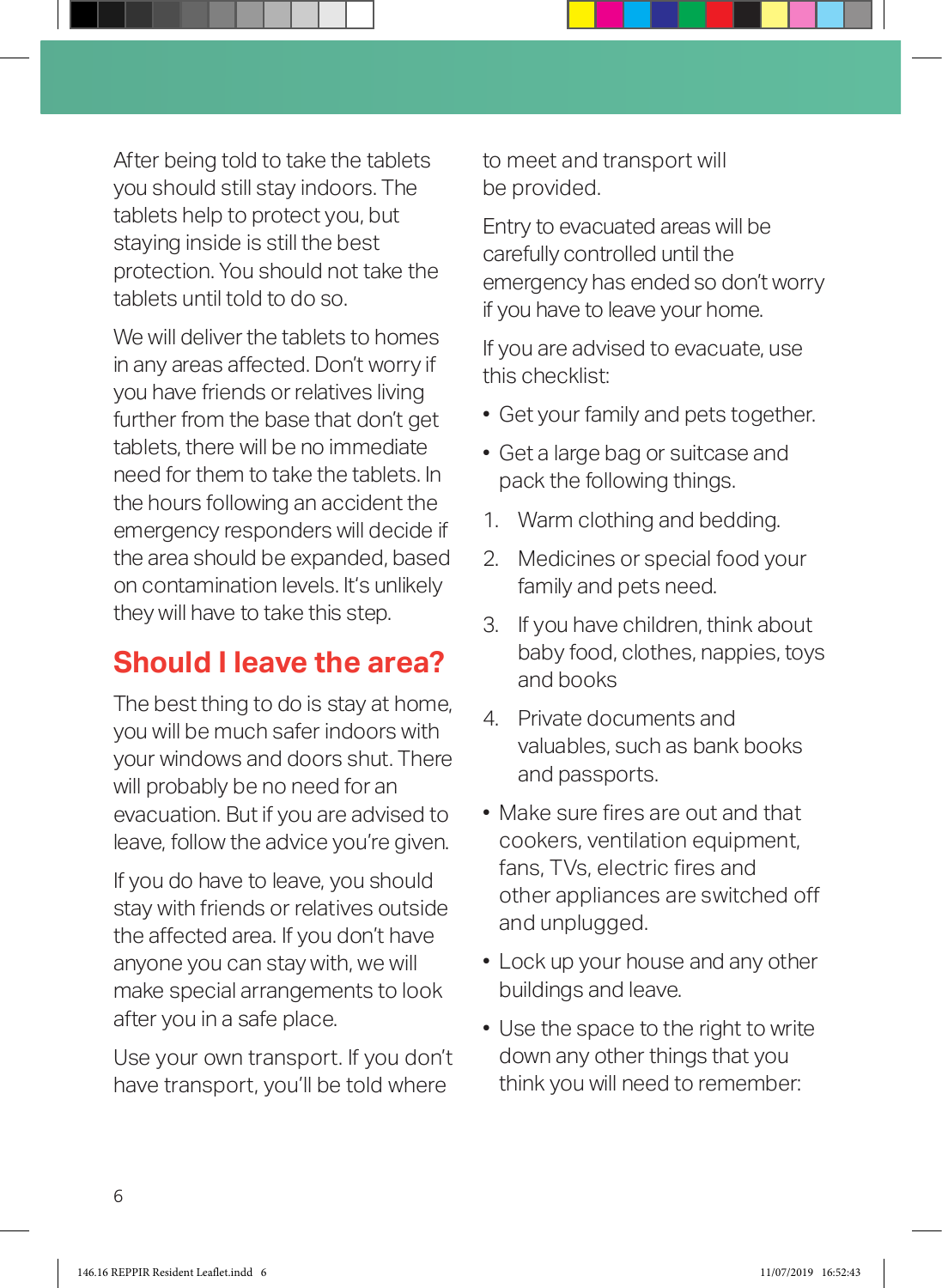# **What happens to schools?**

The following schools and nurseries in your area could be affected:

- St George's Primary School
- Portsmouth Grammar School
- YMCA Nursery Portsea
- University Nursery

### **Write your list here**

They have stable iodine tablets for all the children and staff in their care. In the event of an accident the school will look after the children – going to collect your children may expose you and them to radiation. When it is safe for children to leave the building the school will contact you.

Schools more than 1.5km from the naval base will be told about any accident by the council and will look after any pupils whose parents live within the 1.5km zone and who may not be able to collect them.

# **Will this affect food and drink?**

It is unlikely that tap water, food or drink in your house that is covered or sealed, will be affected. You should wait for advice before eating anything stored outside or growing in an allotment or garden. More advice and information on this will be given out as an incident progresses.

# **What do I do when the immediate danger has passed?**

You should keep listening and looking for announcements and updates on the news.